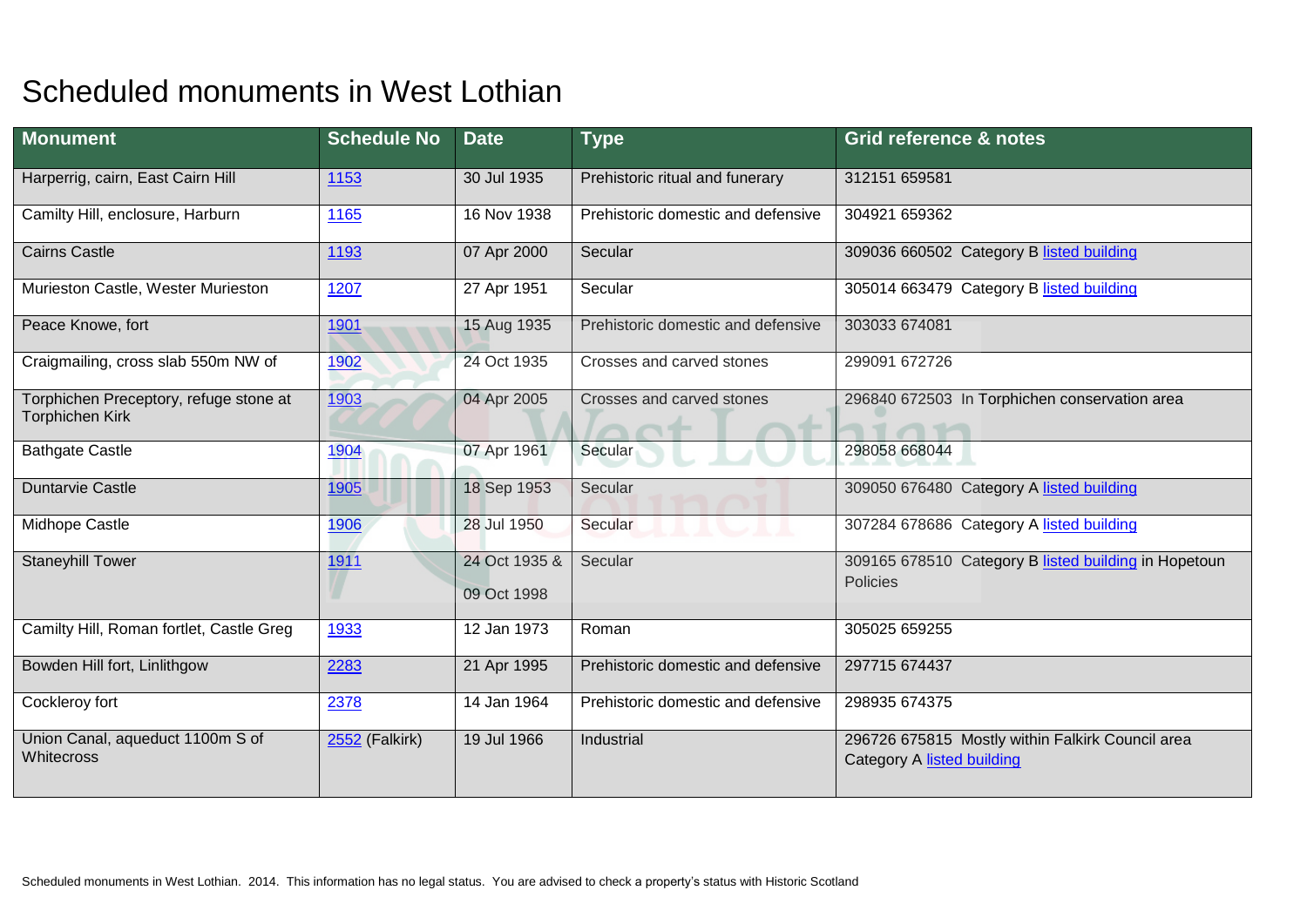| <b>Monument</b>                                                      | <b>Schedule No</b> | <b>Date</b> | <b>Type</b>                        | <b>Grid reference &amp; notes</b>                                                             |
|----------------------------------------------------------------------|--------------------|-------------|------------------------------------|-----------------------------------------------------------------------------------------------|
| Harperrig, cairn, West Cairn Hill                                    | 2988               | 30 Oct 1970 | Prehistoric ritual and funerary    | 310730 658403                                                                                 |
| Almondell, footbridge & aqueduct                                     | 4242               | 15 Oct 1990 | Industrial                         | 308636 668527 Category A listed building                                                      |
| <b>Auldcathie Kirk</b>                                               | 5610               | 30 Mar 1993 | Ecclesiastical                     | 307870 676026 Category C listed building                                                      |
| Kirkton, old parish church 400m ESE of<br>Kirkton Mains, Bathgate    | 5671               | 11 Jun 1993 | Ecclesiastical                     | 298996 668159                                                                                 |
| Faucheldean, shale bing, Winchburgh                                  | 5692               | 22 Jun 1993 | Industrial                         | 308479 674270                                                                                 |
| Gala Braes, standing stone                                           | 6184               | 26 Apr 1995 | Prehistoric ritual and funerary    | 298822 669845                                                                                 |
| Abercorn, fort 450m SW of West Lodge                                 | 6185               | 20 Sep 1995 | Prehistoric domestic and defensive | 307537 678420<br>normally visible only as a cropmark from the air or in<br>aerial photographs |
| Greendykes, shale bing, Broxburn                                     | 6186               | 26 Apr 1995 | Industrial                         | 308668 673710                                                                                 |
| Niddry Farm, enclosure SW of                                         | 6187               | 20 Sep 1995 | Prehistoric domestic and defensive | 308900 673846<br>normally visible only as a cropmark from the air or in<br>aerial photographs |
| Corston Hill, cairn                                                  | 6194               | 20 Sep 1995 | Prehistoric ritual and funerary    | 308738 663543                                                                                 |
| Carledubs, unenclosed settlement 275m<br>NE of 30 Carledubs Crescent | 6201               | 21 Sep 1995 | Prehistoric domestic and defensive | 306396 672720<br>normally visible only as a cropmark from the air or in<br>aerial photographs |
| South Mains, homestead moat 200m N of                                | 6207               | 21 Sep 1995 | Secular                            | 301084 672874<br>normally visible only as a cropmark from the air or in<br>aerial photographs |
| Broomy Knowes, cairn S of                                            | 6208               | 20 Sep 1995 | Prehistoric ritual and funerary    | 301810 673714                                                                                 |
| Five sisters, shale bing SE of Mid Breich                            | 6254               | 07 Feb 1996 | Industrial                         | 300881 664003                                                                                 |
| Old West Calder Kirk, West Calder                                    | 7254               | 23 Feb 1998 | Ecclesiastical                     | 303449 664335 Category B listed building                                                      |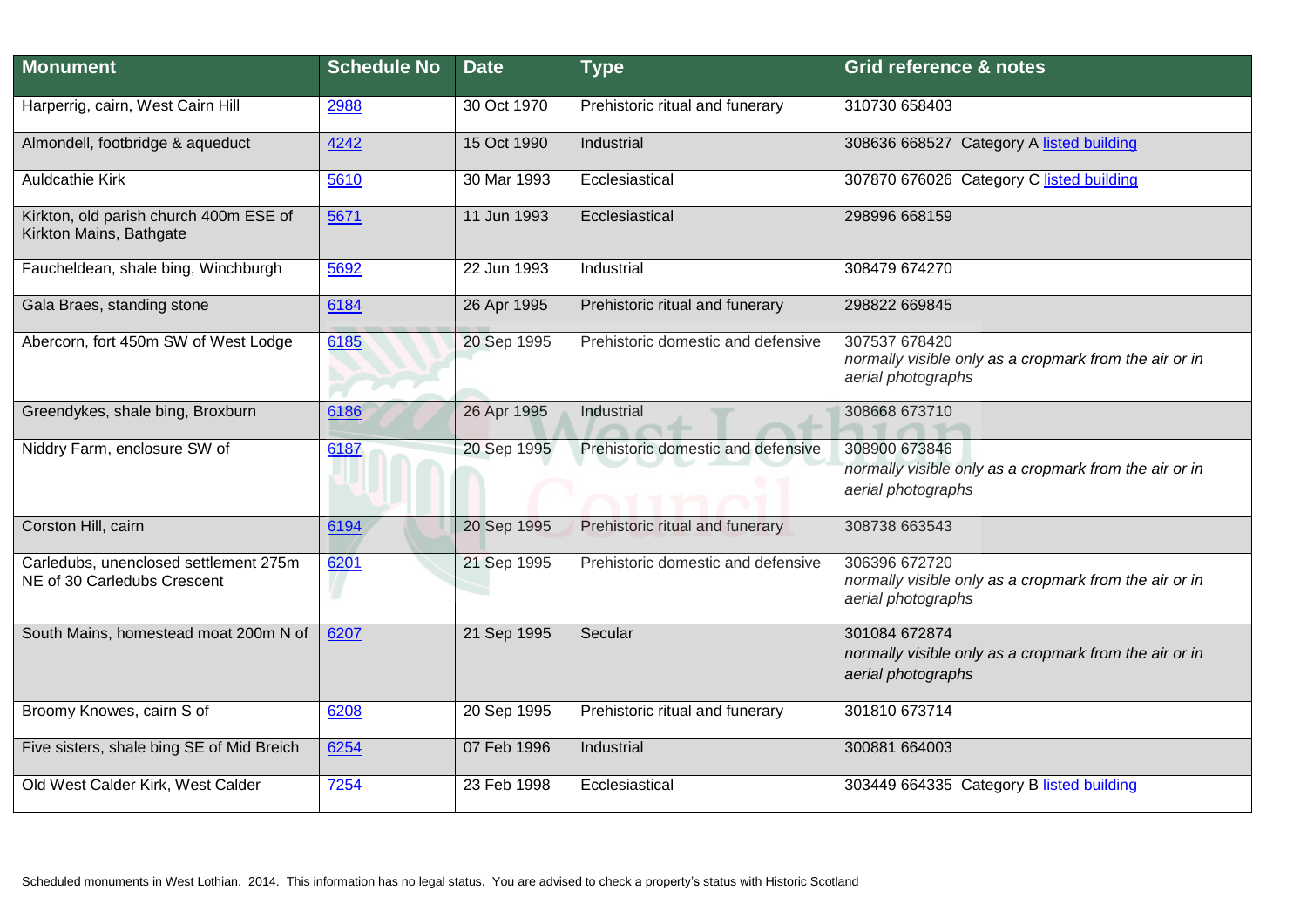| <b>Monument</b>                                                 | <b>Schedule No</b> | <b>Date</b> | <b>Type</b>                        | Grid reference & notes                                                                                                                               |
|-----------------------------------------------------------------|--------------------|-------------|------------------------------------|------------------------------------------------------------------------------------------------------------------------------------------------------|
| Easter Gormyre, refuge stone, 475m ENE<br>0f                    | 7279               | 30 Sep 1997 | Crosses and carved stones          | 298064 673113                                                                                                                                        |
| Refuge Stone, 300m WNW of Westfield<br>Farm, Westfield          | 7280               | 03 Feb 1999 | Crosses and carved stones          | 294367 672103                                                                                                                                        |
| Abercorn Church, carved stones in<br><b>Session House</b>       | 7545               | 21 Jan 1998 | Crosses and carved stones          | 308115 679048                                                                                                                                        |
| Raven Craig, cairn                                              | 7571               | 16 Mar 1998 | Prehistoric ritual and funerary    | 299069 670573                                                                                                                                        |
| Abercorn Castle, remains of                                     | 7869               | 23 Feb 1999 | Secular                            | 308299 679288 In Hopetoun Policies                                                                                                                   |
| Union Canal, River Avon to Greenbank                            | 8952               | 23 Jan 2004 | Industrial                         | Category A listed building. Only partially in West Lothian.<br>The majority is in Falkirk Council area                                               |
| Union Canal, River Almond to River Avon                         | 8954<br>000        | 23 Jan 2004 | Industrial                         | Realigned 2000 between bridge 21 and bridge 22 to go<br>beneath M8. Passes through Broxburn and Union Canal<br>& upper Linlithgow conservation areas |
| West Harwood, burial mound 720m SSE<br>οf                       | 11210              | 21 Apr 2005 | Prehistoric ritual and funerary    | 301697 659802                                                                                                                                        |
| Woodend Farm, farmstead 1400m WSW<br>οf                         | 11222              | 21 Apr 2005 | Secular                            | 291035 668768                                                                                                                                        |
| Craigmarry, farmstead 720m WNW of                               | 11223              | 04 Apr 2005 | Secular                            | 291208 670218                                                                                                                                        |
| Muckraw, building 200m ESE of                                   | 11224              | 21 Apr 2005 | Secular                            | 292957 671606                                                                                                                                        |
| Hilltop House, coal pit 250m NNW of                             | 11225              | 04 Apr 2005 | Industrial                         | 297894 671647                                                                                                                                        |
| Windywa's Silvermine, silvermine 300m<br>SW of Wester Tartraven | 11226              | 04 Apr 2005 | Industrial                         | 298932 671557                                                                                                                                        |
| Woodmuir Farm, coke ovens and<br>reservoir 600m SSE of          | 11227              | 21 Apr 2005 | Industrial                         | 296786 659834                                                                                                                                        |
| Castlethorn, fort and standing stones                           | 11242              | 04 Apr 2005 | Prehistoric domestic and defensive | 297415 672450                                                                                                                                        |